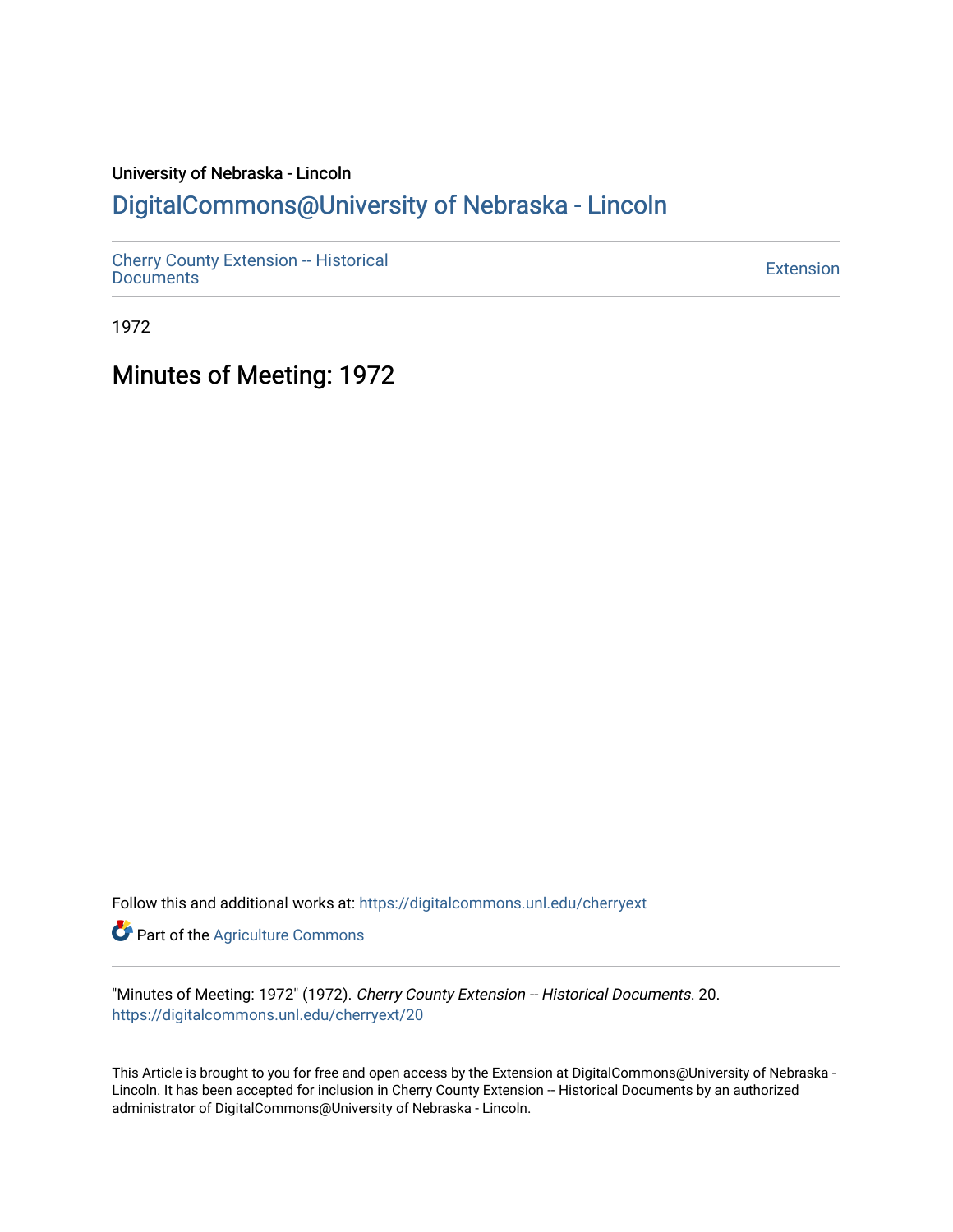#### ANNUAL CHERRY COUNTY EXTENSION BOARD MEETING

December 7, 1972

2:30 CST County Office

PRESENT:

Jim Drinkwalter, Chairman Mrs. Ruth Krajeski, Secretary Bud Reece, Vice Chairman<br>Members: Mrs. Carol Lutl Mrs. Carol Luther Mrs. Genevive Gaskins Gene Schleuter Neal Baxter, District Supervisor Agents Betty Kime and Harry Stokely

Minutes of the last extension board meeting, September 27, 1972 were dispensed with.

Agent Stokely presented financial statement to date. Statement accepted.

Because this meeting was an annual meeting, the only business conducted was the motion made and seconded for Agent . 702%00<br>.Kime leave to study to Extension Winter School at Uniop, Arizona Motion carried.

There was informal discussion on the following topics led primarily by Neal Baxter, District Supervisor. Topics included: 1. Process for and of extension board member's election. 2. Work Study program. 3. Office assistants. 4. EEO and affirmative action program. 5. Center for Agriculture. 6. Sandhills Agriculture Laboratory. 7. Central Sandhills Extension District and 8. Cherry County Commissioner interest in the old post office building.

Meeting adjourned.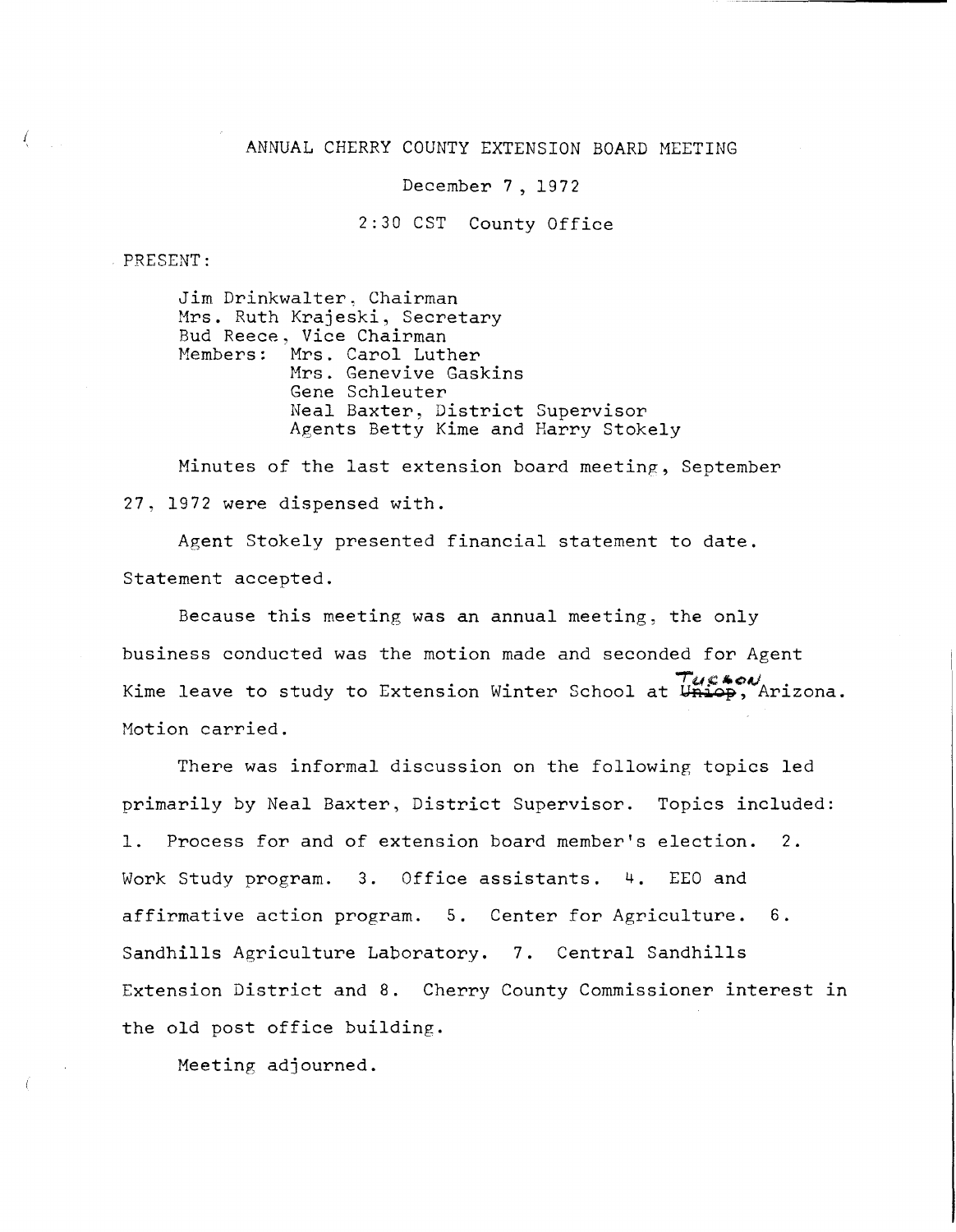### CHERRY COUNTY EXTENSION BOARD MEETING September 27,1972 2:00 P.M. CDT County Extension Office Valentine, Nebraska

PRESENT: Jim Drinkwalter, Chairman Mrs. Paul Krajeski, Secretary-Treasurer Mrs. Henry Schneider Mrs. William Luther Kenneth Hall F. M. "Bud" Reece, Jr. Mrs. Irvin Losh 'Gene Schleuter Harry Stokely, County Extension Agent<br>Betty Kime, Home Extension Agent

The Cherry County Extension Board regular quarterly meeting was called to order by Chairman, Jim Drinkwalter. Minutes of the May 5, 1972, extension board meeting were read and approved.

Treasurer's report as of September- 27th was reviewed.

OLD BUSINESS: Discussion on acquiring the old Post Office building in Valentine was held, and at this time, seemed hopeless as far as acquiring it.

2. Agent Stokely reported that the plans for a Wats Line into North Platte have been abandoned, and there will not be a Wats Line at this time.

3. Agent Stokely reported that the office was requested to make up a plan indicating how the Cherry County Extension Office would afford equal opportunities to everyone regardless of race, creed or class in the county. In addition, Stokely<br>reported that the State Extension Director, Dr. Jack Adams,<br>had appointed him to the State Advisory Committee on State had appointed him to the State Advisory Committee on Extension on equal rights.

4. Workstudy program for 1973 was discussed. Gene Schleuter made the motion and Kenneth Hall seconded to continue the program. Motion carried.

NEW BUSINESS: Nominations for Board Members for Districts 1. 2 and 5 were made as follows:

District 1 - Mrs. Glenn Lahaye, lncumbent, Merriman Mrs. Bill Arnot, Merriman Mrs. Eugene Fish, Merriman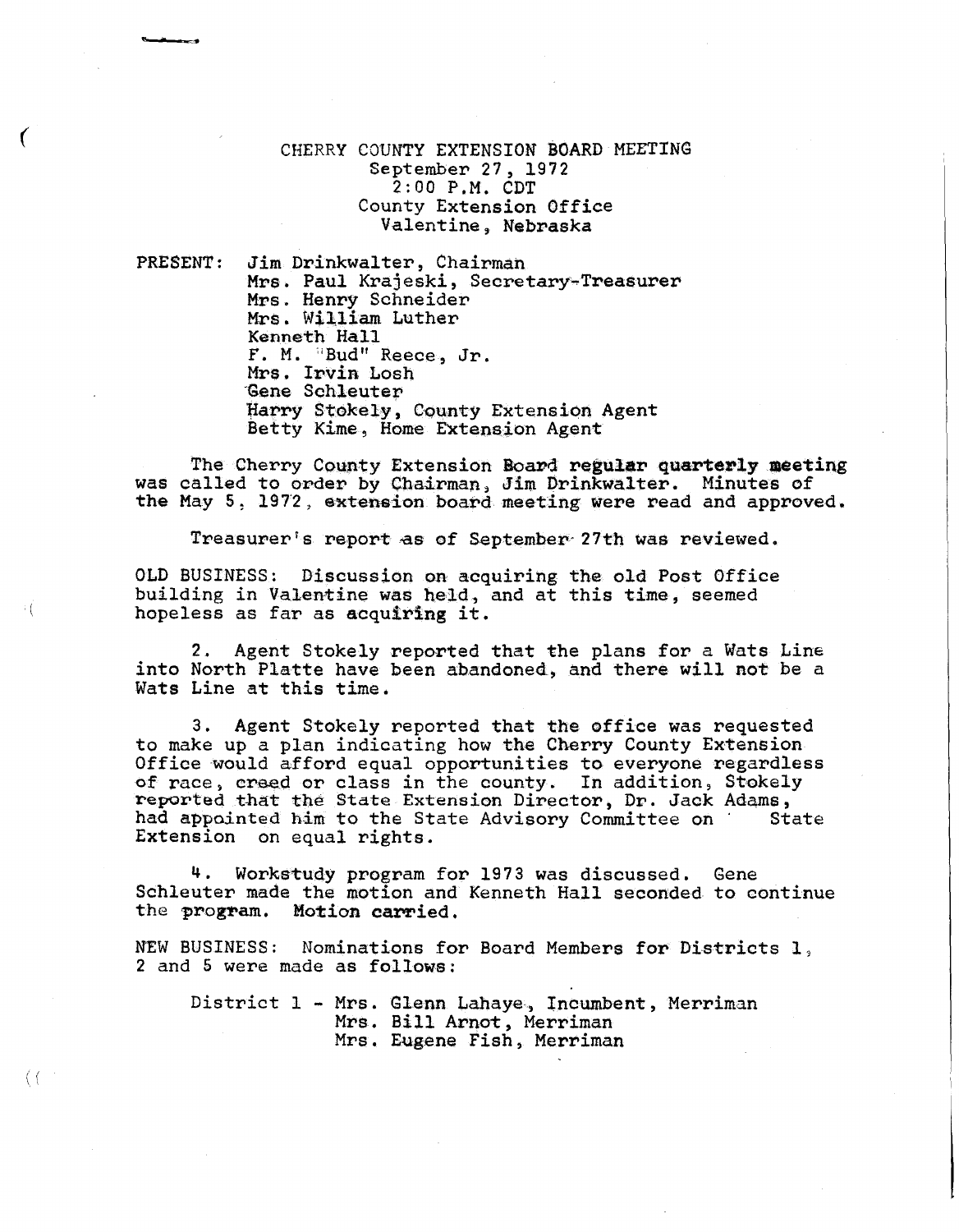District 2 - Mrs. Henry Schneider, Incumbent, Cody District 5 - Marvin Cox<sup>{Mullen}</sup><br>Kenneth Boyer, Mullen Mrs. Dean Ostrander, Cody Cooper Ford, Cody Kenneth Boyer, Mullen<br>Mrs. Dick Phipps, Whitman

Agents Kime and Stokely are to contact the nominees to see if they will agree to serve if elected. Ballots are to be sent out and returned prior to January 1st.

2. Discussion of Annual Meeting with the Soil Conservation Service was discussed, and since the SCS was dissolved and the Natural Resource District took its place, a discussion was held as to whether we would hold a joint annual meeting with the Cherry Soil & Water Conservation District. It was decided not to hold a joint meeting as in the past, since the NRD '72 Annual Meeting will be in **Valentine** and the '73 Annual Meeting will be in Ainsworth. It was thought that a meeting like this would interrupt any Extension Annual Meeting continuity.

3. It was decided to hold an "Open House" type of meeting advertising the meeting as an Annual Meeting and inviting the public to stop in and visit with the Staff and Board Members.

4. Mr. Neal Baxter, District Extension Supervisor, was invited to the Annual Meeting to discuss with the Board, while they are waiting for visitors, the concepts of the 'Agricultural Center<sup>®</sup> and "Total Excellence" plan.

The Extension Annual Meeting is set for Thursday, December 7th at 2:30 P.M.) Cherry County Court House.

Agent Stokely informed the Board that he had sent Jean Imig a congratulatory telegram including their names and the Agents' names. Miss Imig won the Nebraska Ak-Sar-Ben queen contest.

Bud Reece moved and Kenneth Hall seconded that the Extension Board pay their 1973 Association Board dues in the amount of \$25.00. Motion carried.

Agent Kime asked for leave to attend the National Annual Meeting of the National Association of Extension Home Economists in Denver the week of October 9th. Bud Reece moved and Mae Schneider seconded. Motion carried.

Meeting adjourned.

Mrs. Paul Krajeski Secretary-Treasurer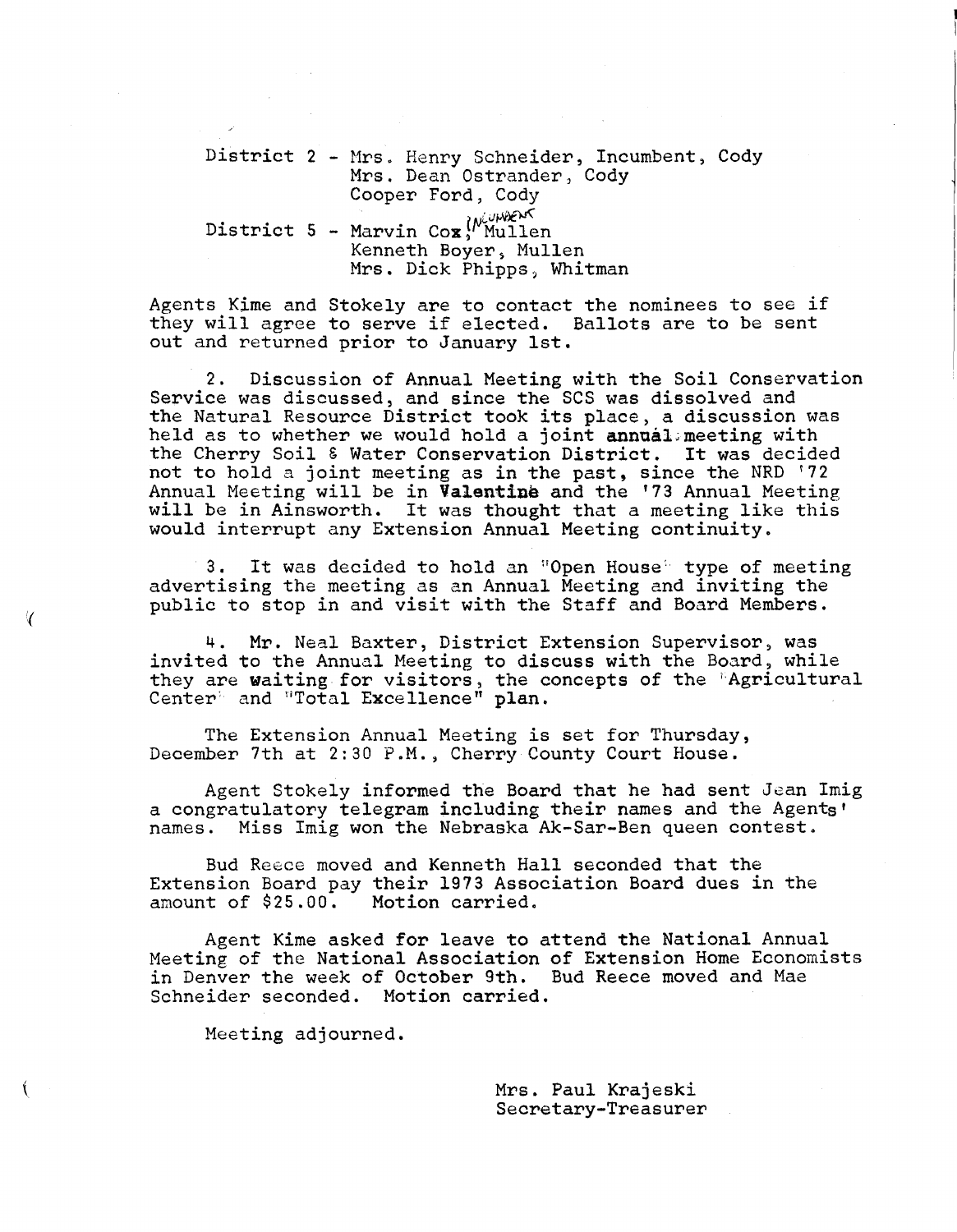CHERRY COUNTY EXTENSION BOARD MEETING May 5, 1972  $2:00$   $P.M.$  CDT COUNTY EXTENSION OFFICE

PRESENT: Jim Drinkwalter, Chairman Mrs. Paul Krajeski, Secretary-Treasurer Gene Schleuter Kenneth Hall Mrs. Bill Gaskins Marvin Cox Mrs. Bill Luther Mrs. Irvin Losh Mrs. Henry Schneider Harry Stokely, County Agent Betty Kime, Home Agent

Minutes of January 24, 1972; meeting were read and approved. Treasurer report read and discussed. Appears like \$500-\$600 will be left in budget at end of fiscal year, May 31st. Discussion on how to use this money to ease budgeting requests for 1972-73.

OLD BUSINESS:

1. Agent Stokely announced that Cindy Peterson would be hired as work study student starting May 29th. Extension budget to stand *1/4* of salary.

NEW BUSINESS:

1. Discussion on new WATS line to North Platte Station cost of \$10.00 per month. Decided provisions should be made in '72-'73 budget for this service.

2. Discussion on requirements of the Equal Opportunity Commission for positive efforts to ensure that Extension program opportunities are open to all persons in Cherry County.

3. Discussion on acquiring office space in the soon to be abandoned Post Office Building. Agent Stokely outlined progress to date.

4. Gene Schleuter moved, Mae Schneider seconded the adoption of the following Extension Service Budget for fiscal year '72-'73. Motion carried unanimously.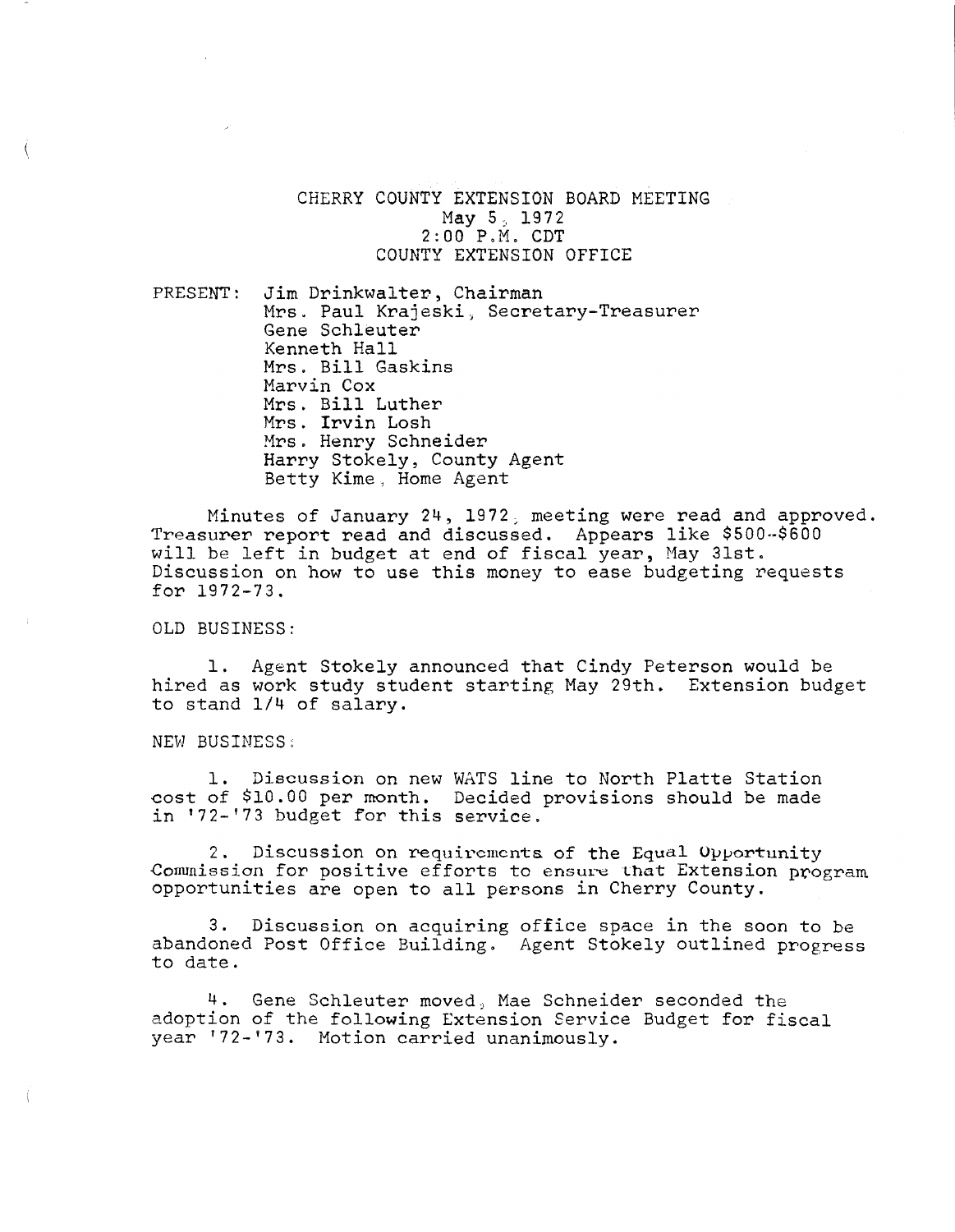**HENTA DIVA** t`Form CY-2  $\mathcal{L}_{\mathcal{A}}$ 

# Experient curse established IOP General fund Fiscal Year *SUDUX & X DOOO OF A ANDUX & X AS X MAX* X AS X A A YOU June 1, 1972 to May 31, 1973<br>Budget Budget Cherry County

Ufflce or Department Extension Office

|                          |                                       |                                              |               | Ensuing Year              |               |
|--------------------------|---------------------------------------|----------------------------------------------|---------------|---------------------------|---------------|
| Line                     |                                       | Actual Expense<br>Prior Year<br>Current Year |               | <b>CHKXZZXXXXSHIDKXXX</b> |               |
|                          | Detail Expenditure Accounts           | $6 - 70$ to                                  | $6 - 71 - 10$ | $6 - 1 - 72$              | $5 - 31 - 73$ |
| <b>No</b>                |                                       | $5 - 30 - 71$                                | $5 - 30 - 72$ | <b>Proposed</b>           | Adopted       |
|                          |                                       |                                              |               |                           |               |
|                          |                                       | 1,999.92                                     | (2)           | 2,300.00                  | (4)           |
|                          | Agent Salary - Man                    |                                              | 1,999,92      |                           |               |
| $\overline{2}$           | Agent Salary - Man (Thedford Dist.)   | 2,160.00                                     | 2,160,00      | 2.400.00                  |               |
| $\mathbf{R}$             | Agent Salary - Man                    |                                              |               |                           |               |
| $\overline{\phantom{a}}$ | Agent Salary - Woman                  | 1,419.98                                     | 1,419.96      | 1,720.00                  |               |
| <u>لہ</u>                | Agent Salary - Woman                  |                                              |               |                           |               |
| <u>್ರ</u>                | Aides Salary                          |                                              |               | 235.00                    |               |
| $\overline{\phantom{a}}$ | Office Assistant Salary               | 3,878,96                                     | 3,985,00      | 3.950.00                  |               |
| $\overline{\mathbf{B}}$  | Office Assistant Salary               |                                              |               |                           |               |
| $\overline{9}$           | Mileage and Travel Expense            | 2,094.21                                     | 2,048.18      | 2,200.00                  |               |
| 10                       | Supplies and Stationery               | 550.37                                       | 892.19        | 400.00                    |               |
| $\overline{\mathbf{u}}$  | Postage, Express, Freight & Drayage   | 165.96                                       | 164.52        | 200.00                    |               |
| $\overline{12}$          | Telephone and lelegraph               | 581.07                                       | $6.74 - 1.5$  | 700,00                    |               |
| 13                       | Rep. & Main. of Furniture & Equipment | 151.63                                       | 67,00         | 75,00                     |               |
| 14                       | Heat, Light, Power and Water          |                                              |               |                           |               |
| 15                       | New Equipment                         | 312.40                                       | 52,00         | 75.00                     |               |
| 10                       | Rent of Buildings                     | 127.00                                       | $-76,00$      | 150.00                    |               |
| $\mathbf{L}$             | Area Staff Support                    |                                              |               |                           |               |
| 18                       | Co. Ext. Board Mileage & Expense      | 246.00                                       | 260.80        | 350.00                    |               |
| 19.                      | Miscellaneous                         | 352.86                                       | $355 - 28$    | 400.00                    |               |
| 20                       |                                       |                                              |               |                           |               |
| 21                       |                                       |                                              |               |                           |               |
| 22                       |                                       |                                              |               |                           |               |
| 23                       |                                       |                                              |               |                           |               |
| 24                       |                                       |                                              |               |                           |               |
| 25                       |                                       |                                              |               |                           |               |
| 26                       |                                       |                                              |               |                           |               |
| 27                       |                                       |                                              |               |                           |               |
| 28                       |                                       |                                              |               |                           |               |
| 29.                      |                                       |                                              |               |                           |               |
| 30                       |                                       |                                              |               |                           |               |
| $\mathbf{u}$             |                                       |                                              |               |                           |               |
| 32                       |                                       |                                              |               |                           |               |
| 33.                      |                                       |                                              |               |                           |               |
|                          |                                       |                                              |               |                           |               |
| 34                       |                                       |                                              |               |                           |               |

Totals  $$14,040.34$   $14,155.00$  15,155.00

•

I I

To The County Board:

Request is hereby made for the adoption of the estimated budget expenses for the fiscal year commencing  $\frac{1}{2}$  the state and ending  $\frac{1}{2}$  the state, as shown hereon. June 1, 1972 May 31, 1973

Dated  $\frac{\text{June } 12}{\text{June } 12}$ , 19.72.

Cherry County Extension

Office, Department or Activity

By /S/ Jim Drinkwalter

Signature of Officer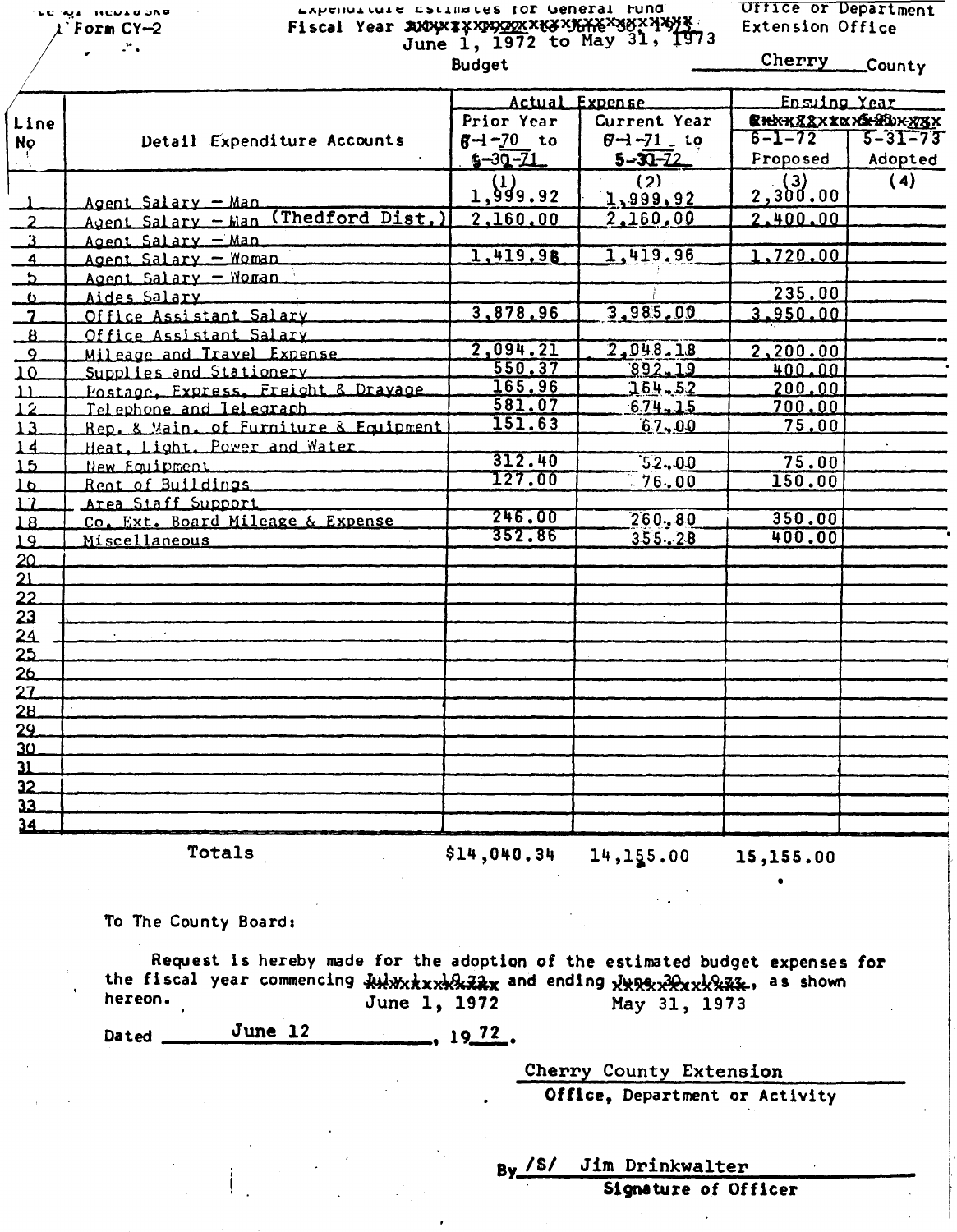### CHERRY COUNTY EXTENSION BOARD MEETING January 24 \ 1972 2:00 P.H. CST County Extension Office

PRESENT: Jim Drinkwalter, Chairman F.M. Reece, Jr., Vice-Chairman Kenneth Hall Gene Schleuter Mrs. Irvin Losh Mrs. Paul Krajeski, Secretary-Treasurer Earry Stokely , County Agent Betty Kime . Home Agent Neal Baxter, District Director

The Cherry County Extension Board quarterly meeting was called to order at 2:00 P.M. CST by Jim Drinkwalter, Chairman. The minutes of the October 1, 1971, meeting were read and approved.

The Treasurer's report was discussed and approved.

- OLD BUSINESS: 1. The combined Annual Meeting of the Cherry County Extension Board and Charry Soil & Water Conservation District was discussed. The meeting was held on October 19, 1971. Total Extension expenses were \$147.40, which included Extension Service share of the 138 plates and other expenses as shown by the attached sheet which was discussed and approved. Jim Drinkwalter was elected member-at-large at the annual meeting.
	- 2. Results from the mail ballots for members to Cherry County Extension Board were announced: District 3 - Mrs. Wm. (Carol) Luther, Kilgore, and District 8 - Mrs. Irvin (Vera) Losh, Valentine.
	- 3 . The new filing cabinets have been received and are now in use in the extension office.

NEW BUSINESS: 1. Motion was made by F. M. Reece, Jr. and seconded by Kenneth Hall that the present board members be reinstated in their respective offices. Motion Carried. Chairman - Jim Drinkwalter Vice-Chairman - F. M. Reece, Jr. Secretary-Treasurer - Mrs. Paul Krajeski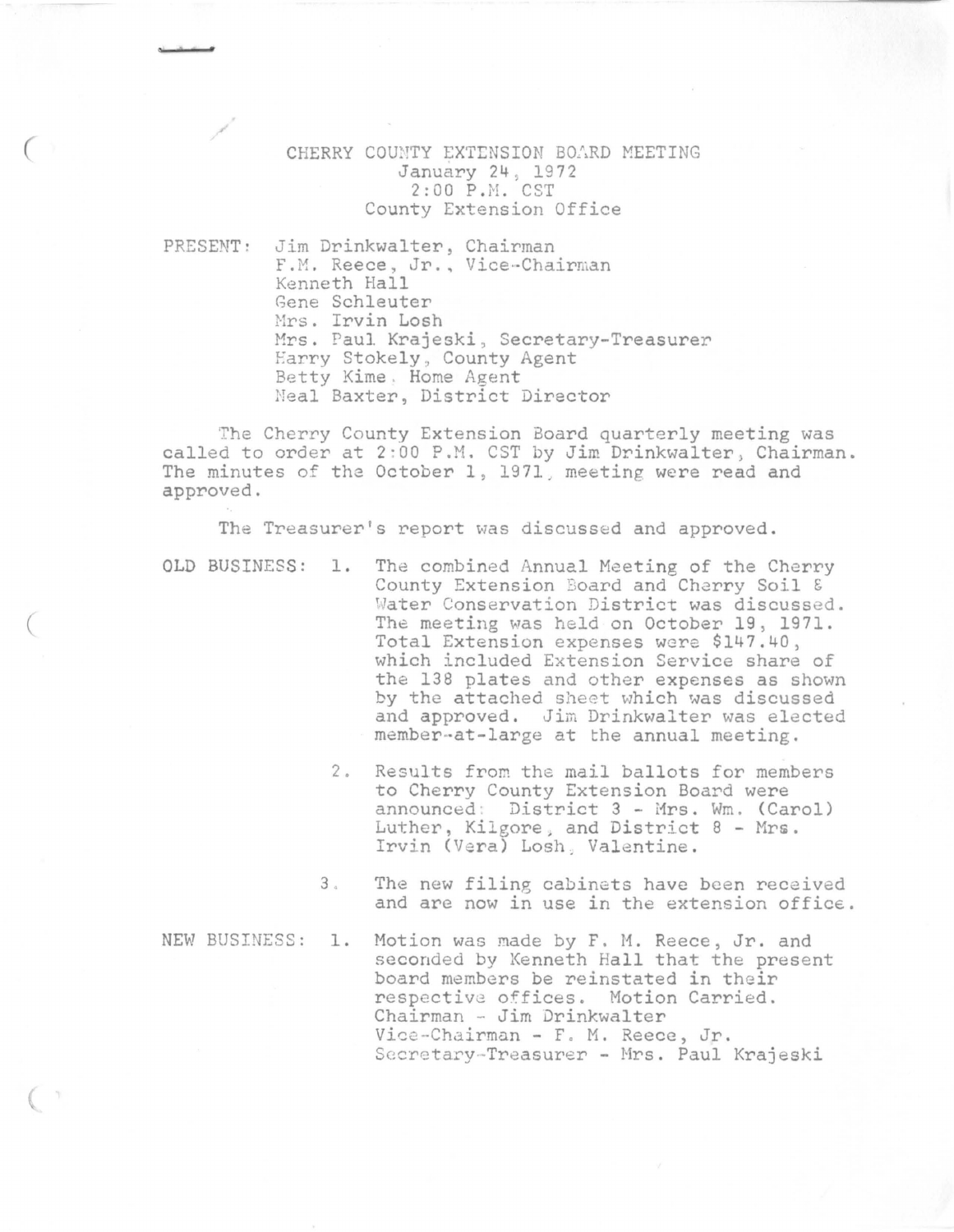- 2 Work study student program was discussed. F. M. Reece. Jr. moved to take part in work study program up to 25% salary level. Motion seconded by Gene Schleuter. Motion carried.
- 3 . Report of N.A.C.E.B. meeting in Lexington was given by Betty Kime and Neal Baxter.
- 4 . Neal Baxter, District Director, discussed board member responsibilities. The Revised Memorandum of Understanding between State Extension Service and Cherry County Extension Service Agreement was signed by Jim Drinkwalter, Chairman.
- 5 Neal Baxter held *a* discussion session with the board members concerning communications between the board, agents and District Director. The Agents were not in attendance at this discussion.
- 6. Meeting adjourned.

/

Mrs. Paul Krajeski Secretary